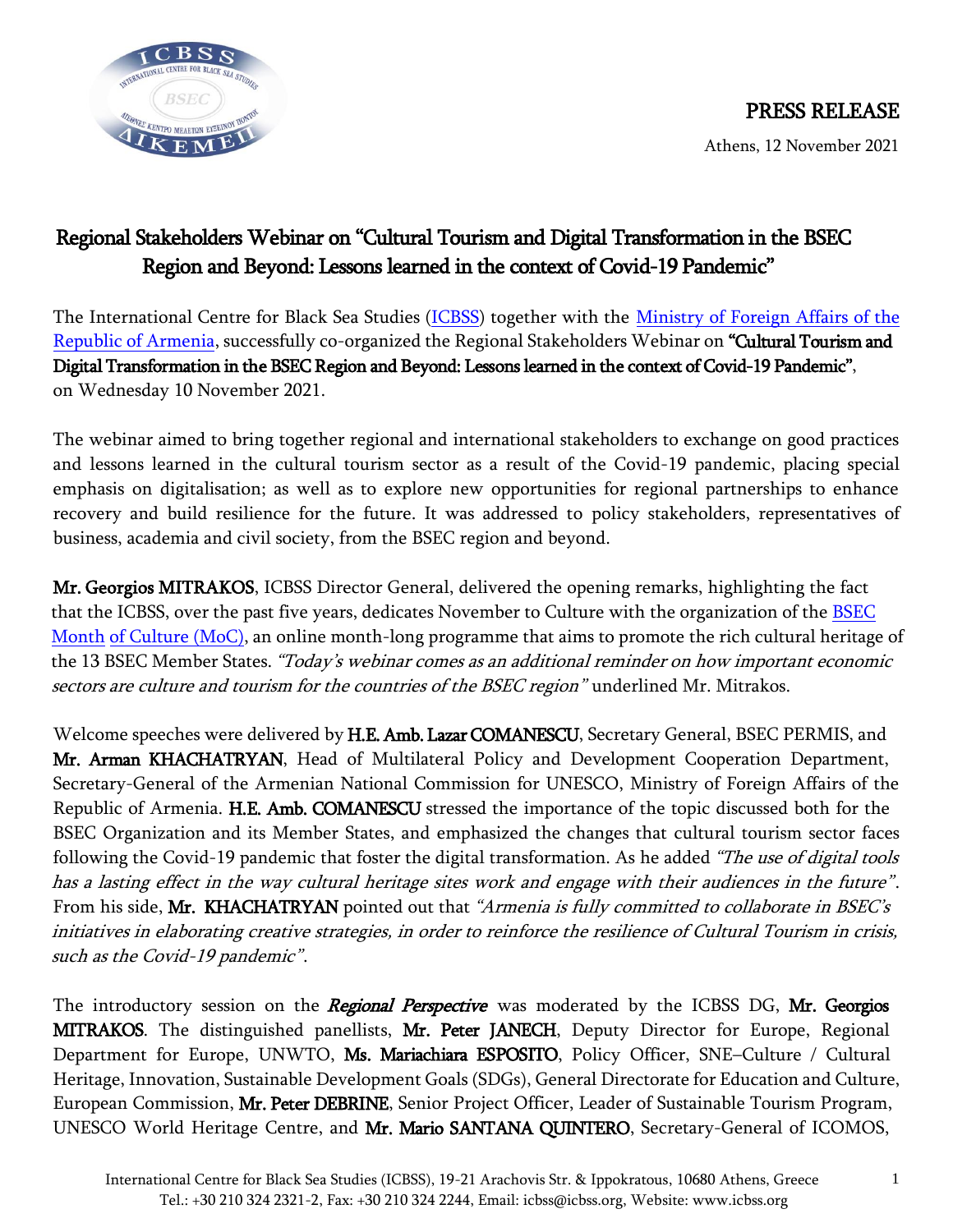Former President of the International Scientific Committee on Heritage Documentation, elaborated on the challenges that tourism and culture sectors are facing following the outbreak of the Covid-19 pandemic, as well as on the new opportunities that emerged enabling new partnerships, projects and policies at regional and international levels.

Under the moderation of Ms. Sandra VUJINOVIC, Executive Manager, BSEC PERMIS, the distinguished panelists of the Session I analyzed the transformation of the *Cultural Tourism in the Age of Digitalization*. More specifically, Mr. Stefano DOMINIONI, Executive Secretary, Enlarged Partial Agreement on Cultural Routes - Directorate of Democratic Participation (DGII), Council of Europe, Director, European Institute of Cultural Routes, Mr. Stavros KALOGNOMOS, Executive Secretary, CPMR Balkan and Black Sea Commission, Ms. Sona BALOYAN, Expert, International Relations Department, Matenadaran - Research Institute of Ancient Manuscripts of Armenia, Ms. Irmak WÖBER, Digital Platforms Supervisor, Suna and İnan Kıraç Foundation, Pera Museum & Istanbul Research Institute, and Ms. Steliana COJOCARIU, Phd., Counselor for International Relations and European Affairs, Ministry of Economy, Entrepreneurship and Tourism of Romania, talked about the importance of digitalization in the cultural tourism services and products and highlighted good cases of digital tools development as a means to mitigate the negative impact of the outbreak on the sector.

In continuation, Session II on *Cultural Tourism: Best Practices, Challenges and Opportunities from the Black* Sea region, was moderated by Ms. Georgia CHANTZI, Research & Policy Development Manager, ICBSS. Speakers at the second session Ms. Nina KEKELIDZE, Head of Educational Tourism Committee, Georgian Tourism Association (GTA), Ms. Olha RABIICHUK, Head, Project Management Dept., State Agency for Tourism Development of Ukraine, Ms. Ani AREVSHATYAN, Adviser, Marketing, Tourism Committee of the Ministry of Economy of the Republic of Armenia, along with Mr. Arsen GASPARYAN, Chief Executive Officer who presented AR trails mobile app and Mr. Albert POGHOSYAN, Chief Executive Officer, who presented 360 stories platform, Mr. Vladimir BAKANOV, CEO of Black Sea Cuisine International Transcoastal Executive Committee, and Ms. Haikanush BAGRATUNYAN, Project Management Specialist, USAID Armenia focused on national strategies and presented best practices of innovation and community-based tourism for the sustainable development of cultural tourism, with emphasis on the post-covid era.

Closing the online event, Mr. Sahak SARGSYAN, Permanent Representative of the Republic of Armenia to BSEC, identified the key points and priorities for cultural tourism as emerged during the webinar by the distinguished panelists and participants, that should constitute good examples for more regional synergies in the wider Black Sea Region.

The webinar built on the discussions on culture and tourism launched in the Regional Stakeholders [Conference "Black Sea Synergy: the way forward"](https://icbss.org/event/black-sea-synergy-the-way-forward/) (Athens, 7 November 2019), organised by the ICBSS within the framework of the ENI East Instrument.

This was the twelfth of a [series of webinars](https://icbss.org/webinars/) planned by the ICBSS on key issues targeting the wider Black Sea region.